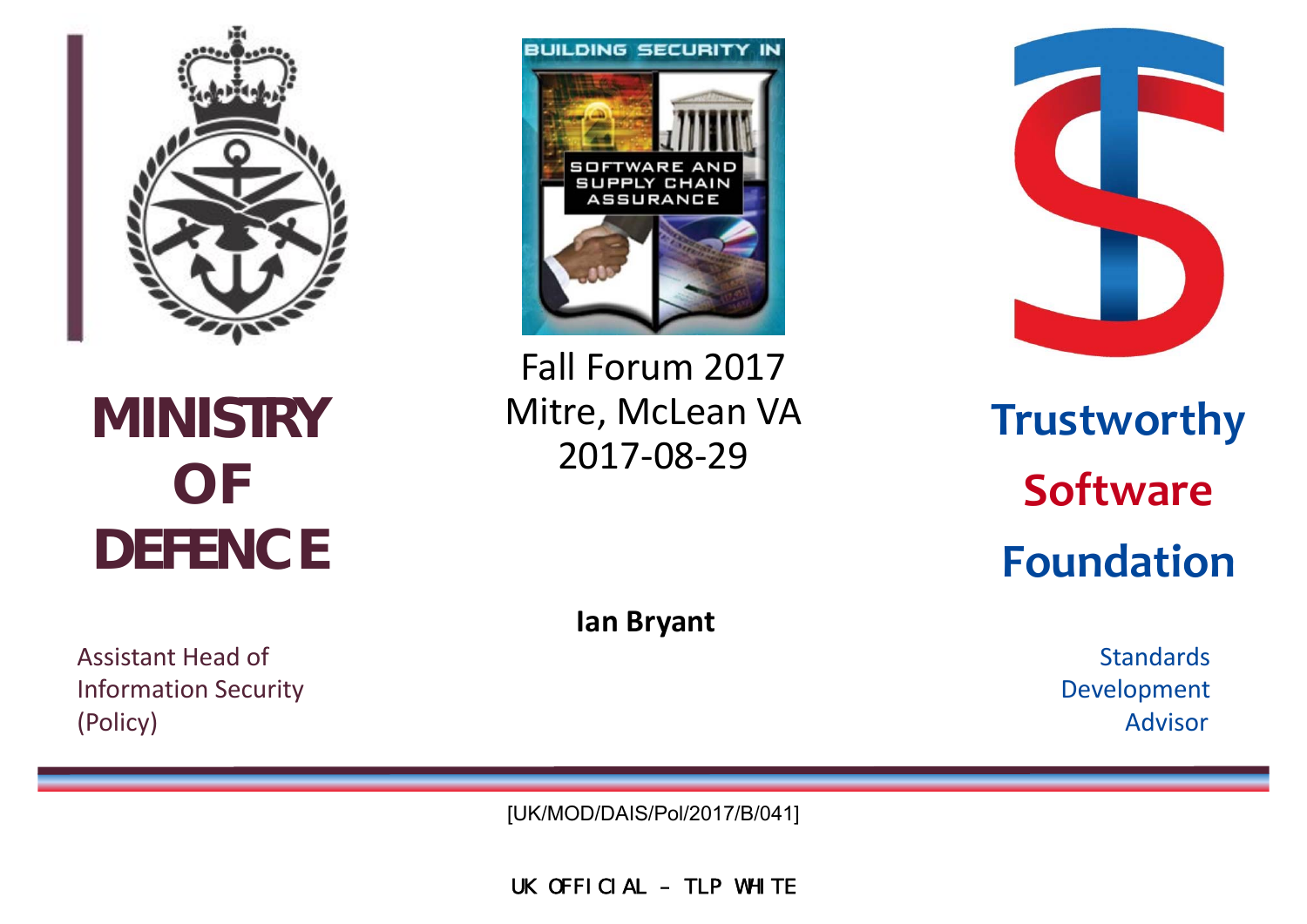# **UK Ministry of Defence (MOD)**

- As a National Defence organisation, MOD is perceived through 3 main "Lenses":
	- •• From the view of Government Department
	- $\bullet$ • From the view of Military Organisation
	- From the view of large acquisition and delivery organisation $^\dagger$











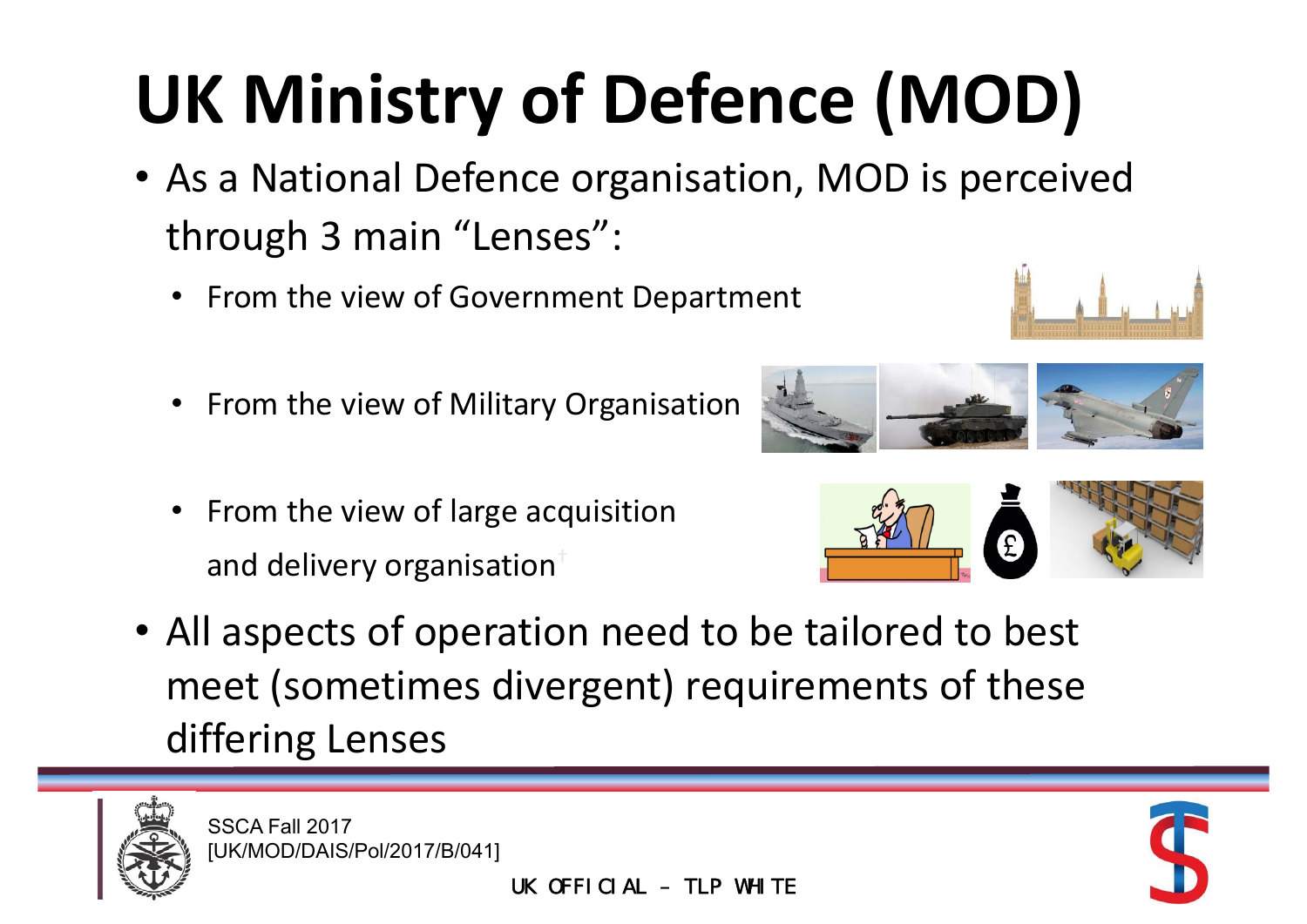#### **Problem Space**





SSCA Fall 2017 [UK/MOD/DAIS/Pol/2017/B/041] S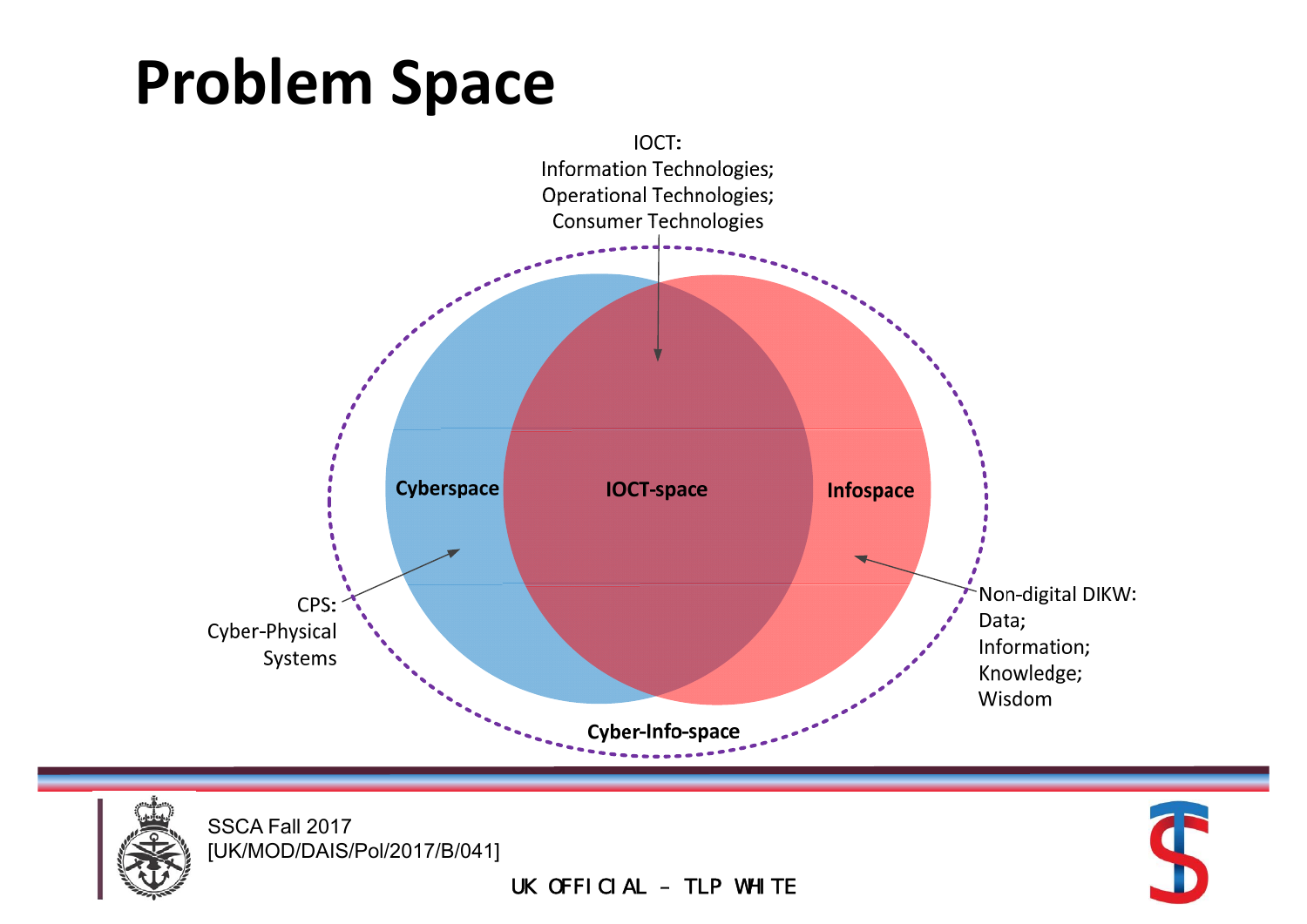



SSCA Fall 2017 [UK/MOD/DAIS/Pol/2017/B/041]

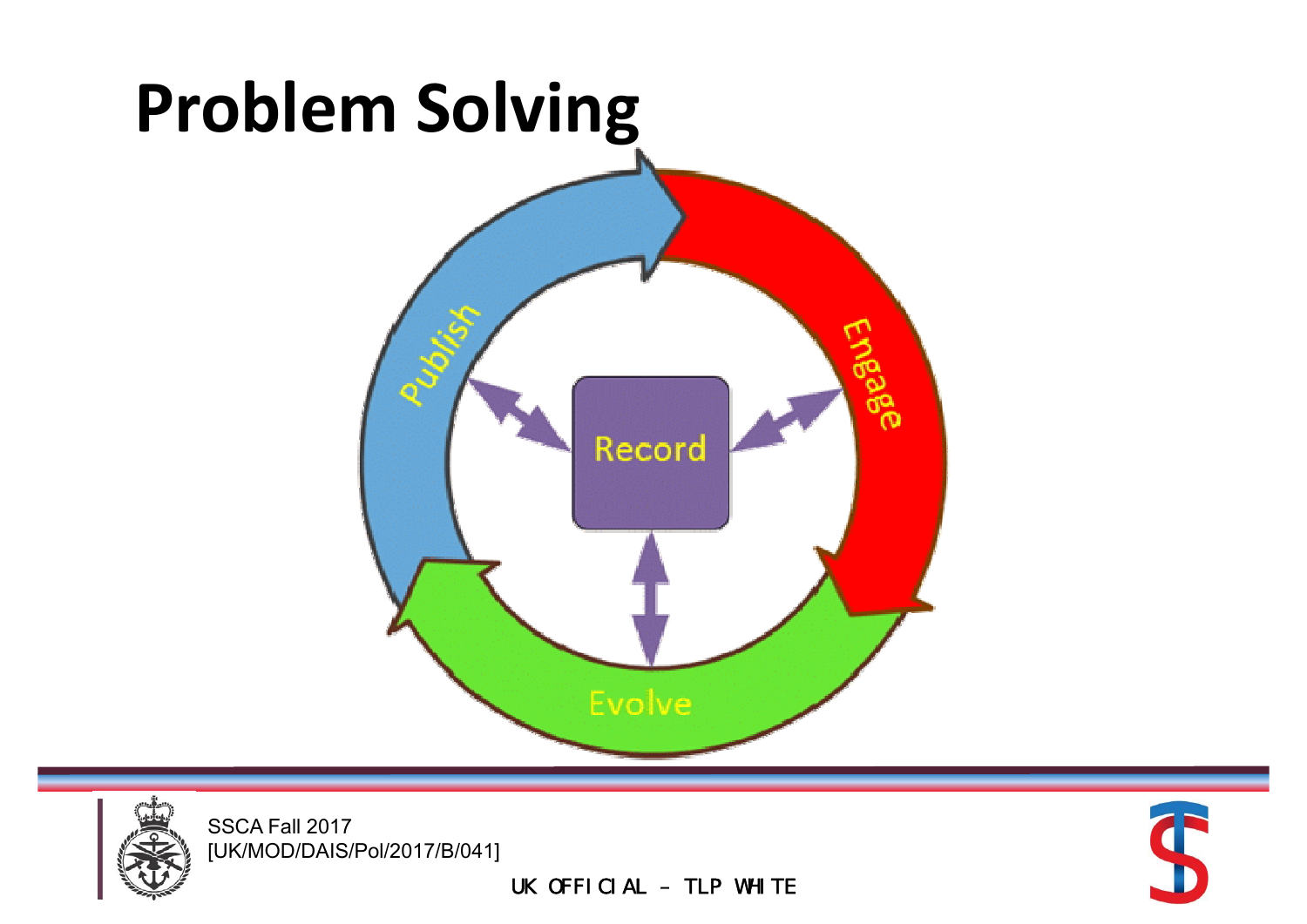## **DAIS Policy Branch**



CSO = Chief Security Officer DCPP = Defence Cyber Protection Partnership example of the state of the policy Branch = Policy Branch = Policy Branch dSIRO <sup>=</sup> delegated Senior Information Risk Owner

CSO = Chief Security Officer CSO = DEPARD = DEPARD = Departmental Senior Information Risk Owner DAIS = Defence Assurance and Information Security et al. (2003) EXAL EXAMPLE DEFENCE Security & Resilience



SSCA Fall 2017 [UK/MOD/DAIS/Pol/2017/B/041]

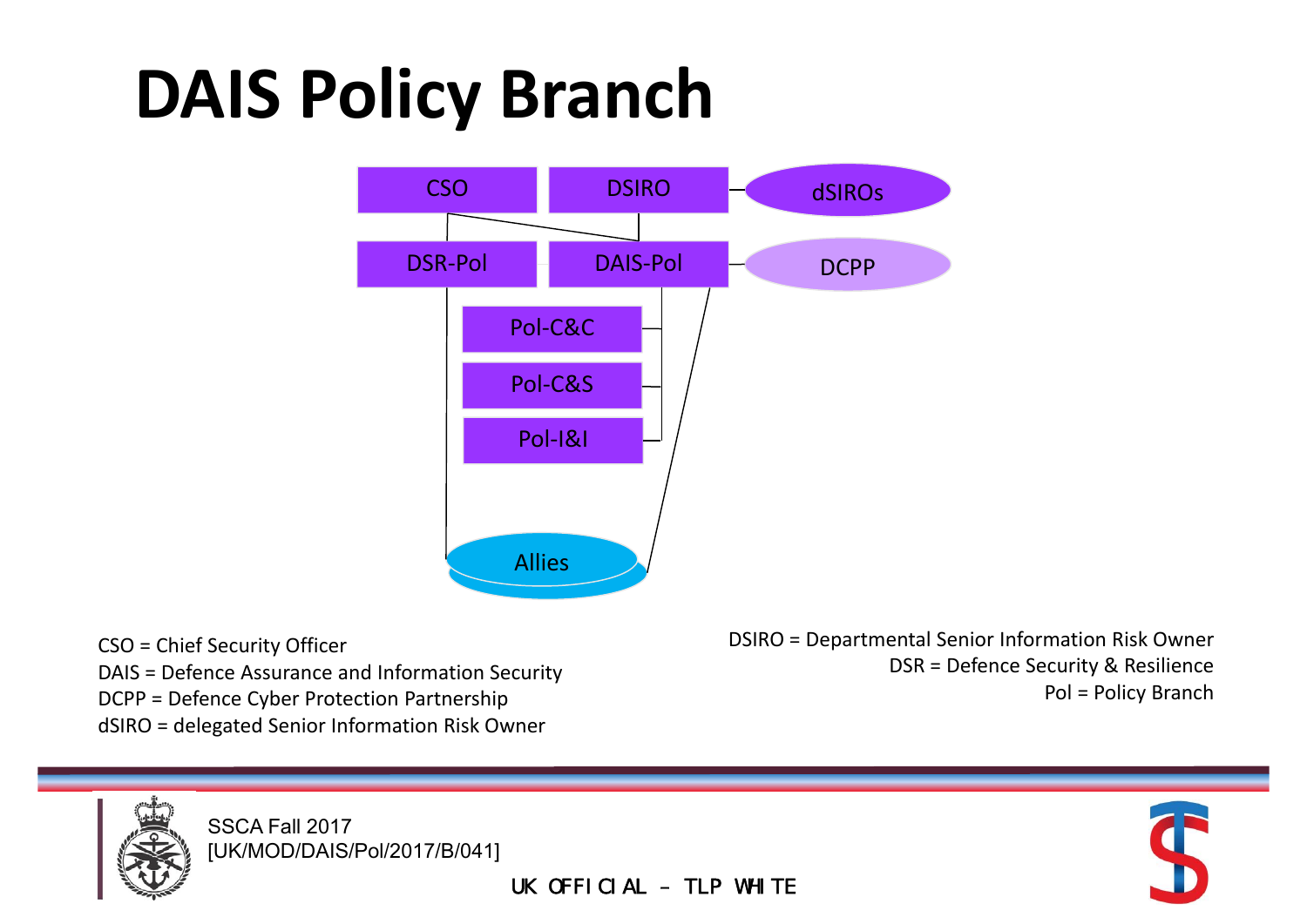



SSCA Fall 2017 [UK/MOD/DAIS/Pol/2017/B/041]

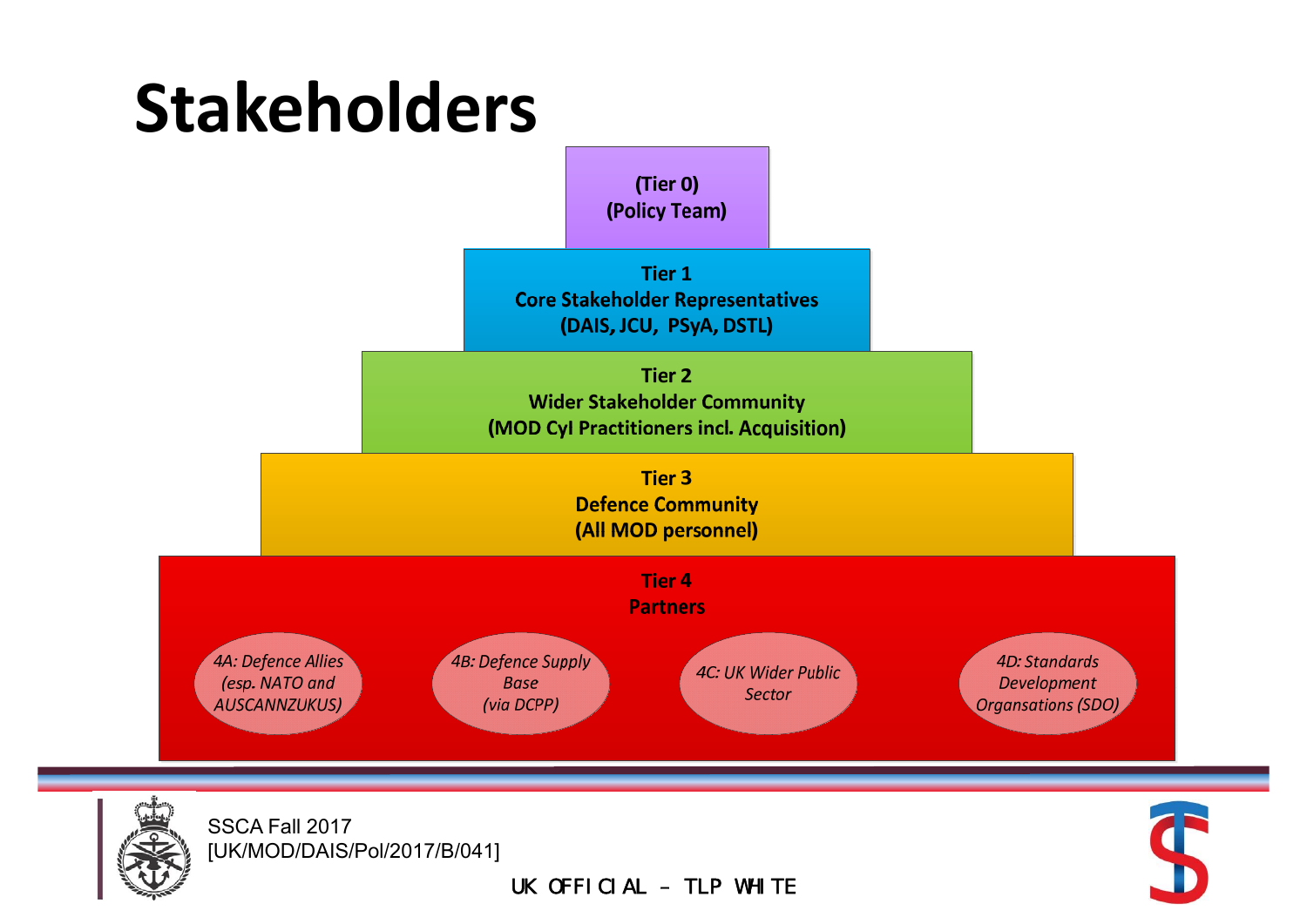# **Policy Reuse**

- Wherever possible seek not to "re-invent the wheel"
- Monitor and/or seek external information / inspiration
- Need for Departmental Wrap<sup>+</sup> will vary from a simple link to an extensive re‐interpretation

| Policy                                                         | Advice &<br>Guidance                                                                                  | Good<br>Practice                                                         |  |
|----------------------------------------------------------------|-------------------------------------------------------------------------------------------------------|--------------------------------------------------------------------------|--|
| • Sources typically<br><b>Cabinet Office or</b><br><b>NATO</b> | • Sources to include<br>NCSC, GDS, and<br><b>Allies</b><br><b>• Includes Products</b><br>and Services | • Wide variety of<br>sources including<br>SDOs and peer<br>relationships |  |

† Cabinet Office, Cyber and Government Security Directorate (CGSD) terminology



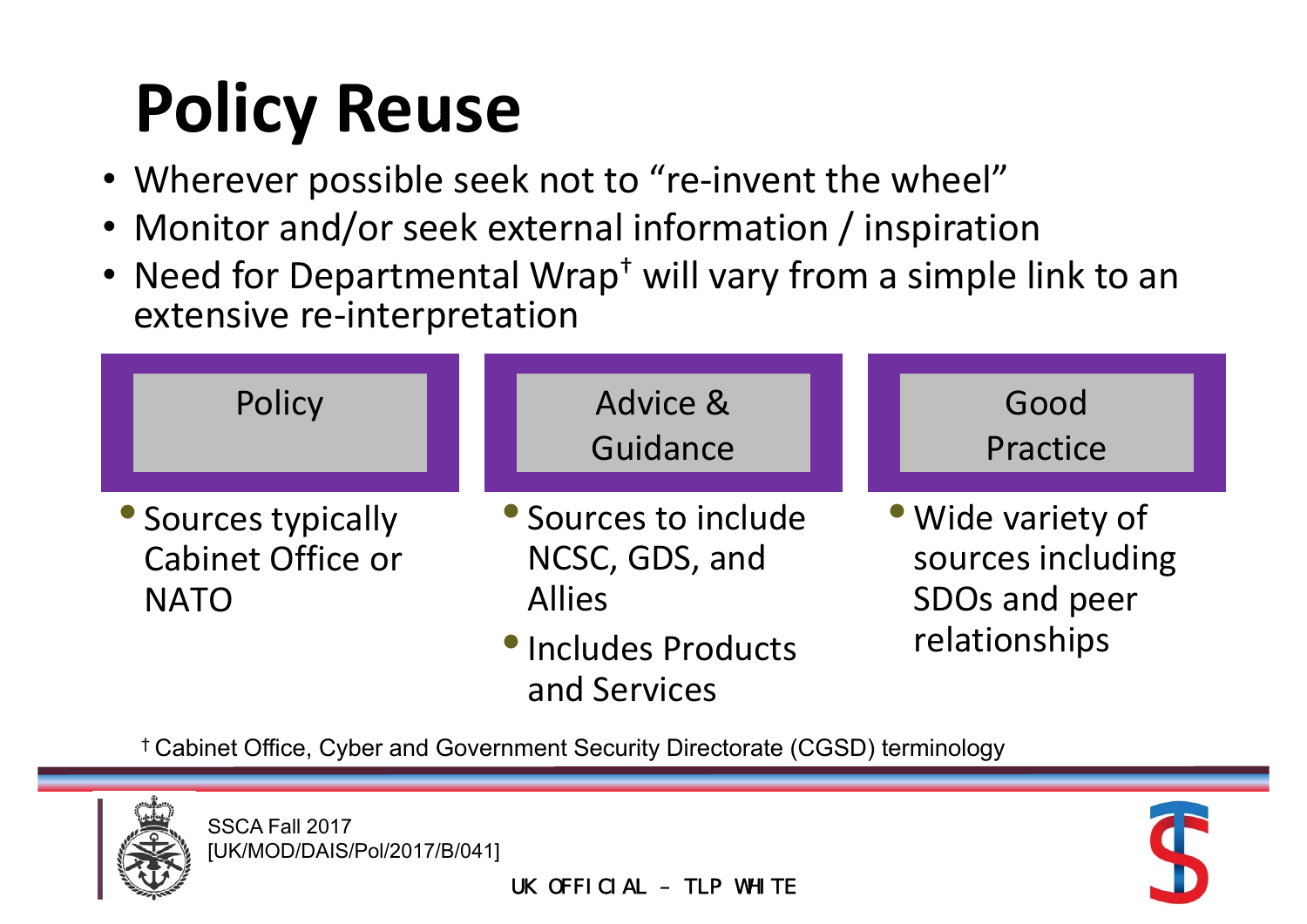#### **Partnering**





SSCA Fall 2017 [UK/MOD/DAIS/Pol/2017/B/041]

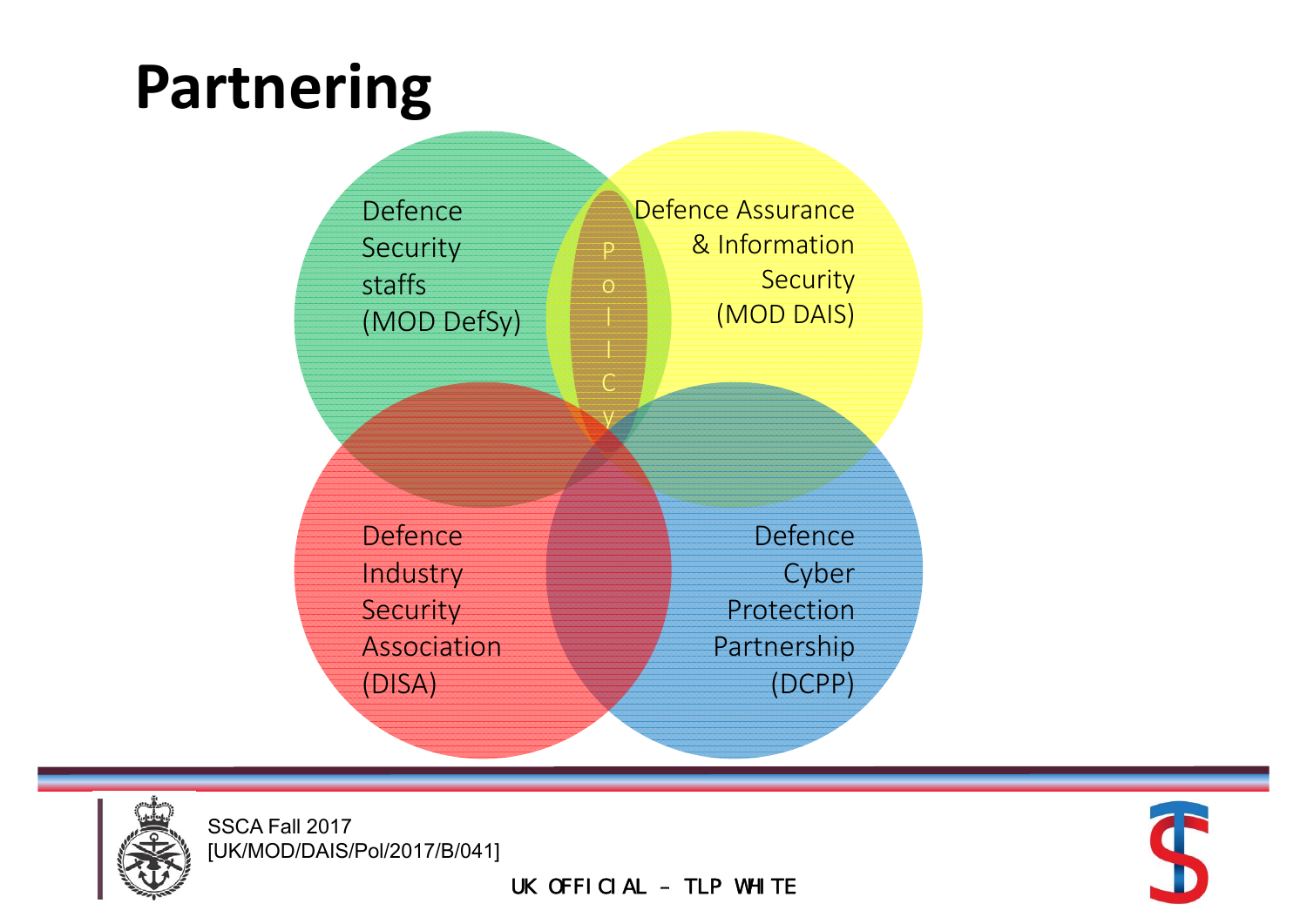# **Context for Outputs**

"Act in haste, repent at leisure"

*The Old Batchelour* William Congreve (1693)

"Regulations made in haste or without sufficient assessment have <sup>a</sup> greater potential for adverse effects or unintended consequences"

> *Regulatory Policy in Perspective* OECD (2015)



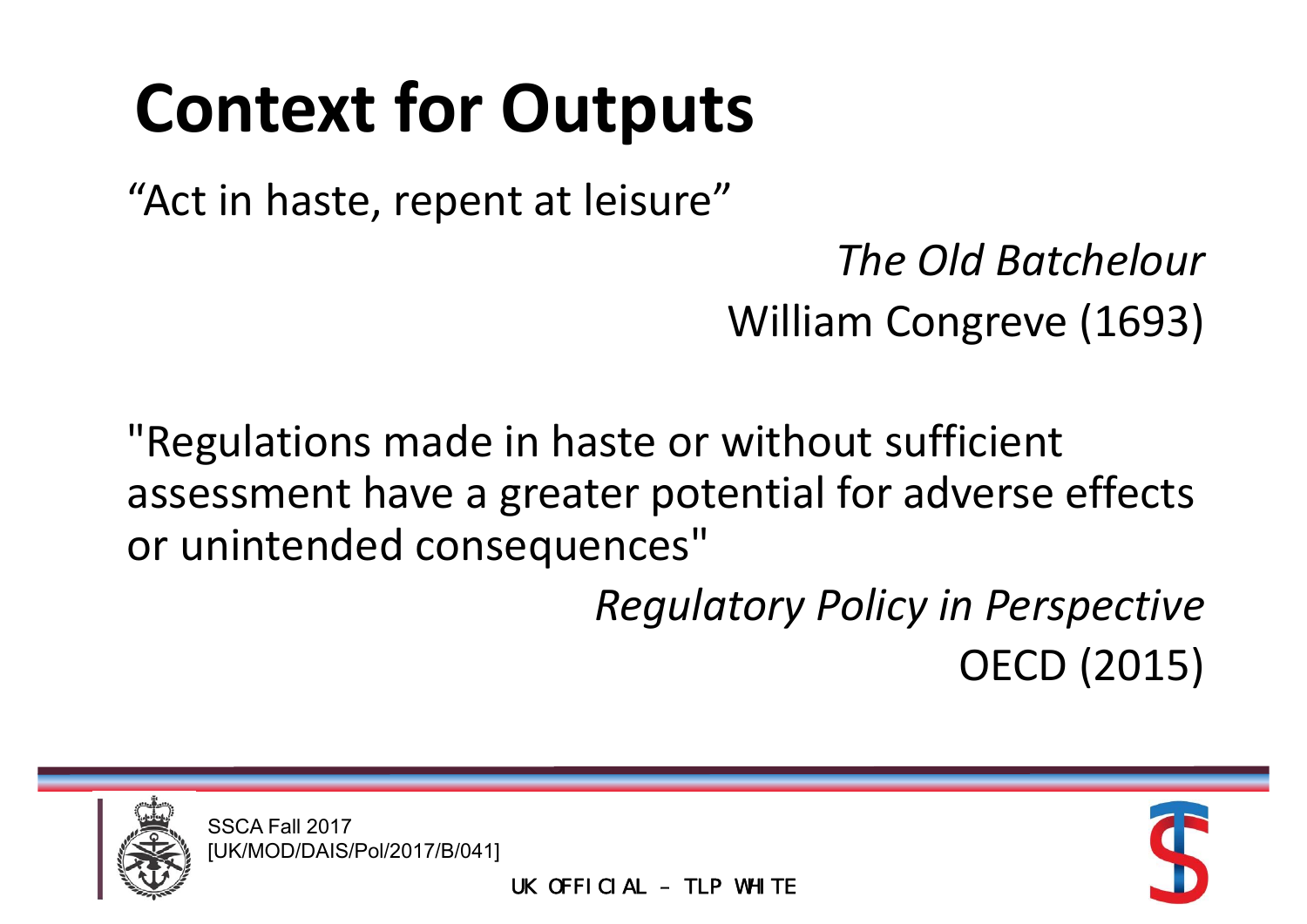### **Output Streams**

| <b>Stakeholder</b><br><b>Engagement</b><br>Timescale | <b>Nil</b>                | <b>Limited</b>            | <b>Comprehensive</b>      |
|------------------------------------------------------|---------------------------|---------------------------|---------------------------|
| <b>Needed &lt;1 week from</b>                        | <b>Advice</b>             | $\boldsymbol{\mathsf{x}}$ | $\boldsymbol{\mathsf{x}}$ |
| Identification                                       |                           |                           |                           |
| <b>Needed &lt;3 months from</b>                      | $\boldsymbol{\mathsf{x}}$ | Guidance                  | $\boldsymbol{\mathsf{x}}$ |
| <b>Identification</b>                                |                           |                           |                           |
| Can wait >3 months from                              | $\overline{\mathbf{x}}$   | $\boldsymbol{\mathsf{x}}$ | Policy                    |
| <b>Identification</b>                                |                           |                           |                           |



SSCA Fall 2017 [UK/MOD/DAIS/Pol/2017/B/041]

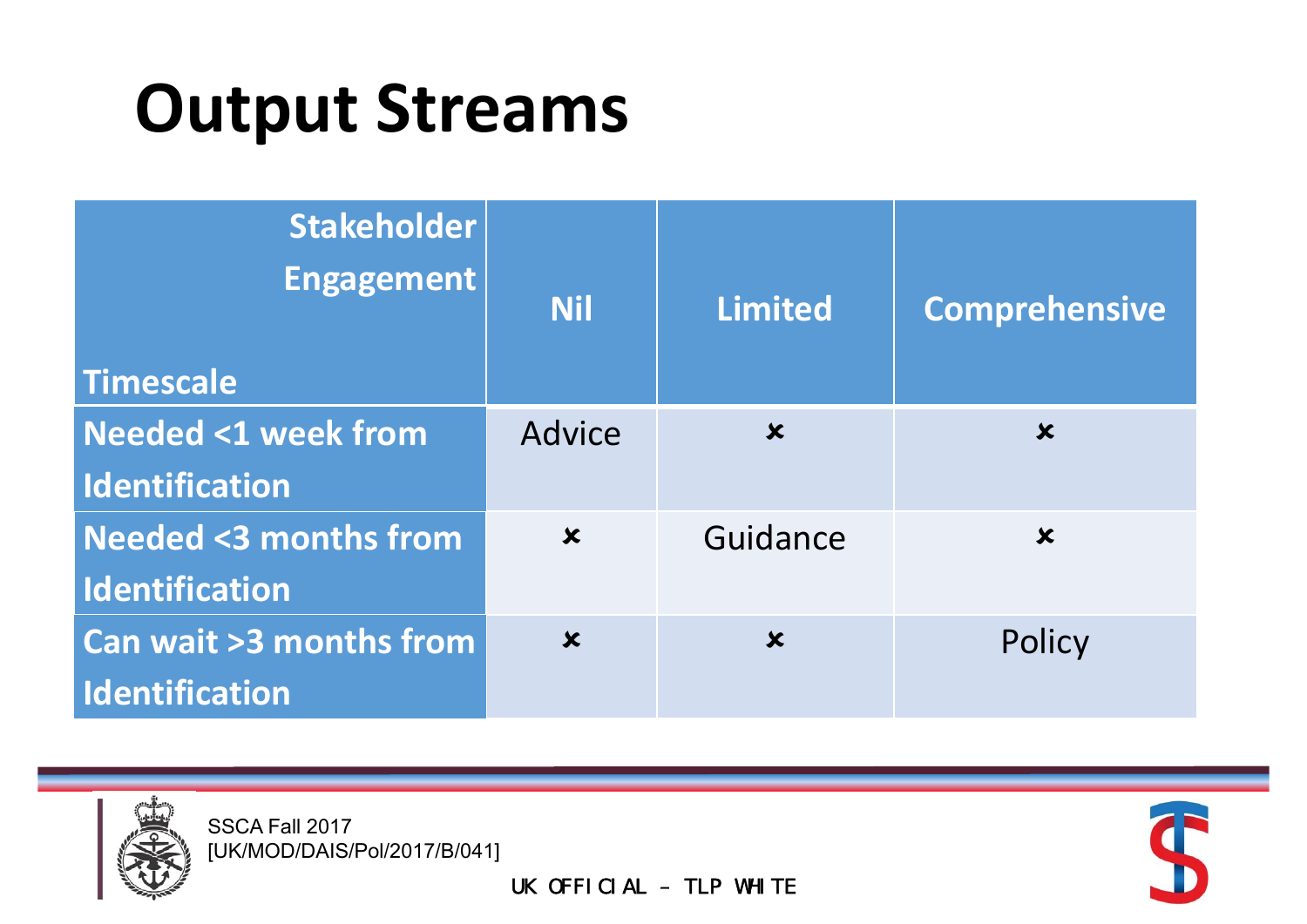#### **Outputs**



- JSP440 Defence Manual of Security
- ISN Industrial Security Notices
- DICyPN Defence Info‐Cyber Protection Notices
- DefStan 05‐138 Cyber Security for Defence Suppliers



SSCA Fall 2017 [UK/MOD/DAIS/Pol/2017/B/041]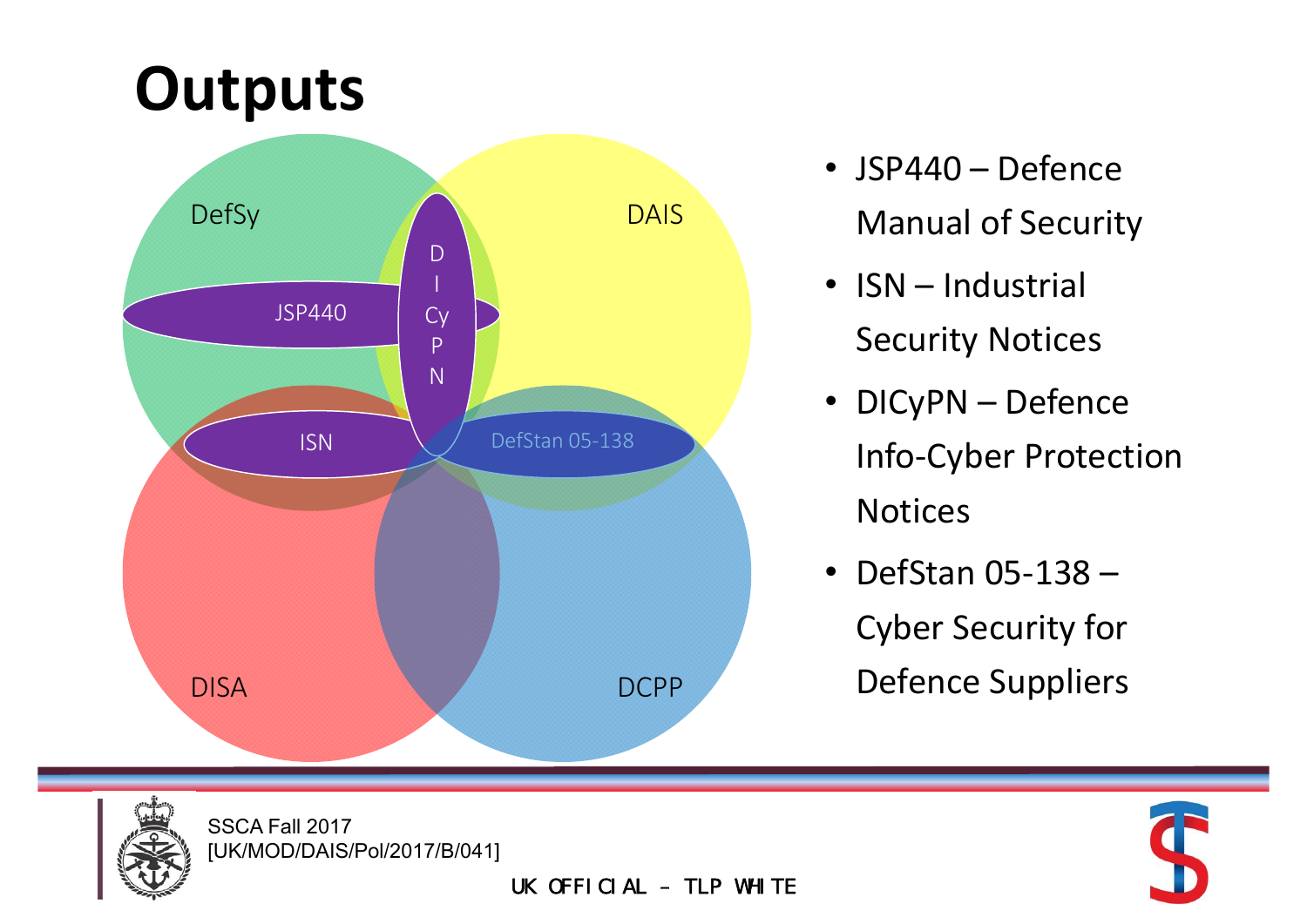## **Market Segmentation**

| <b>Segment</b>              |                                              | <b>Treatment</b>                     | <b>Approach</b>                     |                         |
|-----------------------------|----------------------------------------------|--------------------------------------|-------------------------------------|-------------------------|
| (No requirement)            |                                              | <b>TLO</b>                           | 乂                                   |                         |
| Mass<br>Market              |                                              |                                      | $TL1 -$<br>Fundamental<br>Practices |                         |
| / Implicit<br>Need<br>(M/I) | Mass<br>Market/<br>Explicit<br>Need<br>(M/E) |                                      | $TL2 -$<br>Structured<br>Practices  | $\rightarrow$ Commodity |
|                             |                                              | <b>Niche</b><br>Market /<br>Explicit | $TL3 -$<br>Enhanced<br>Practices    | Custom                  |
|                             |                                              | <b>Need</b><br>(N/E)                 | $TL4-$<br>Specialist<br>Practices   |                         |



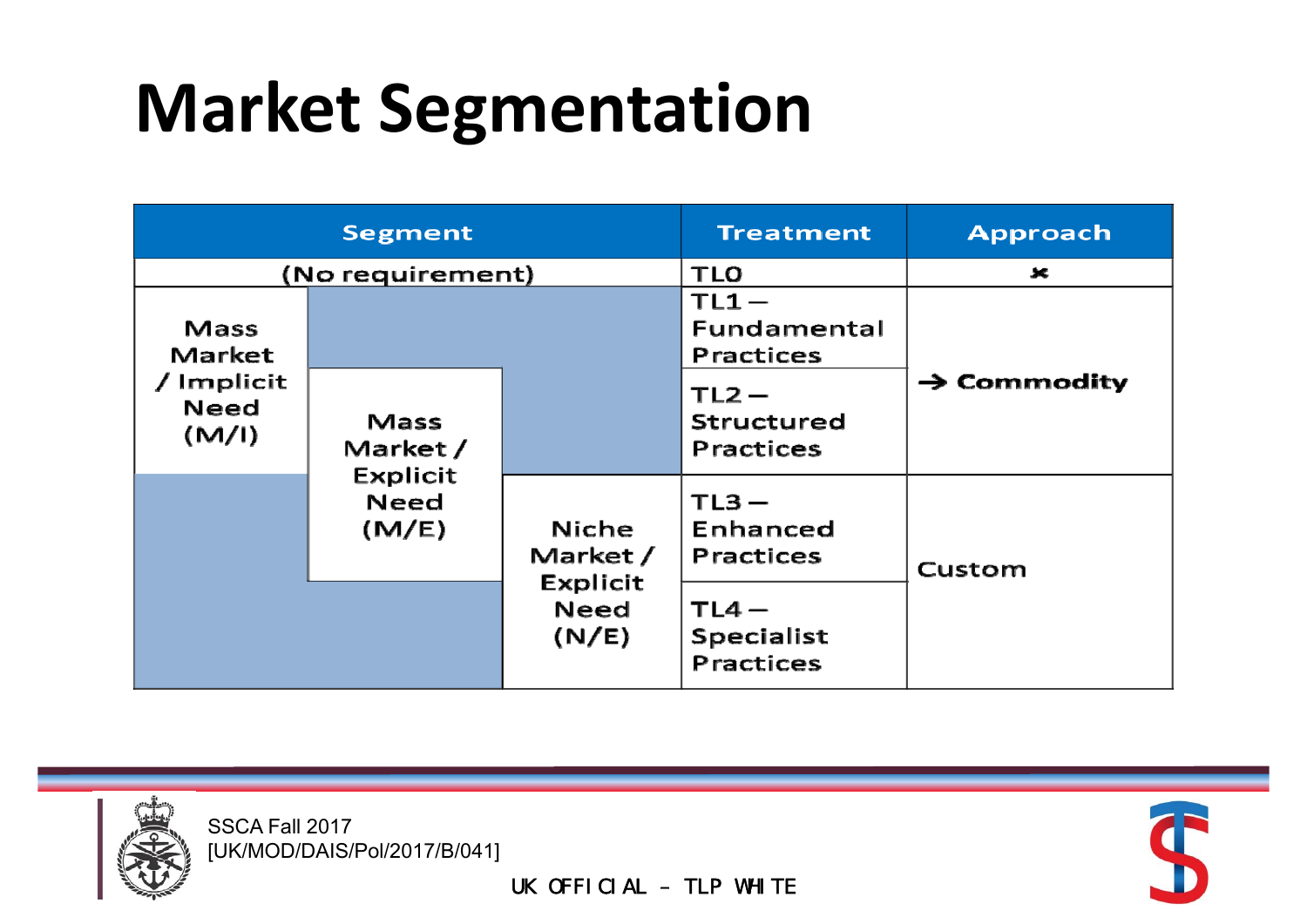### **Commodity Marketplace – 2 Views**

- Trustworthiness of Organisations in the Supply Chain
	- Defence Cyber Protection Partnership (DCPP)
	- Cyber Security Model (CSM) defined in DefStan 05‐138 at Very Low and Low Risk Profiles
	- Linked to Defence Assurance Risk Tool (DART)
- Trustworthiness of Products and Services arising from the Supply Chain
	- Working with BSI and Trustworthy Systems Foundation (TSFdn) to update BS PAS754:2014 (Trustworthy **Software**) to BS10754 series (Trustworthy **Systems**)
	- BS 10754 series will include Baseline Controls (aka TS Essentials)
	- Defence Info‐Cyber Protection Advisory Group (DICyPAG) to review and endorse Assured OTS solutions with any necessary Departmental Wrap
	- Challenge area: how to review and endorse Non‐Assured OTS solutions



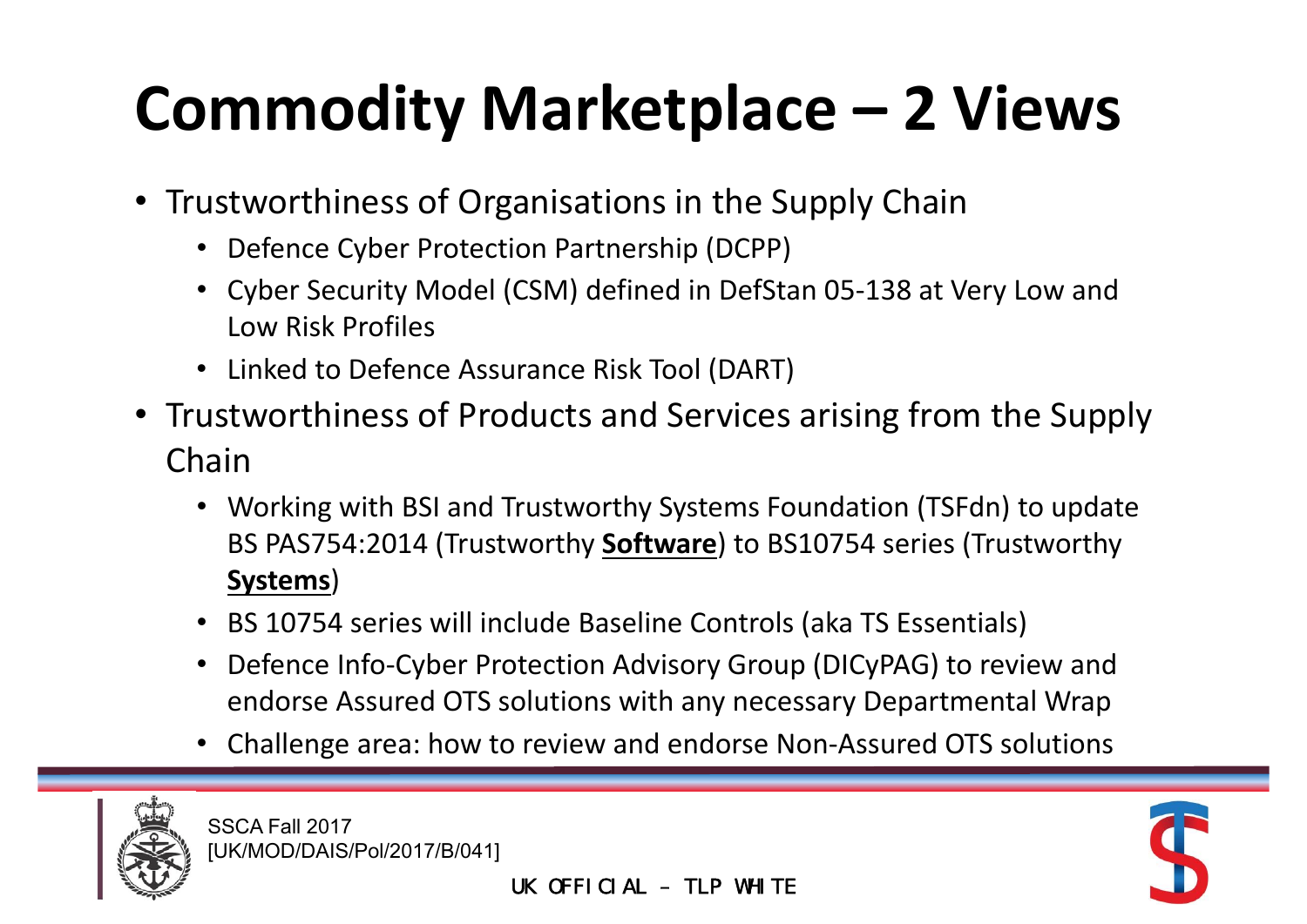# **Custom Marketplace – 2 Views**

- Trustworthiness of Organisations in the Supply Chain
	- Defence Cyber Protection Partnership (DCPP)
	- Cyber Security Model (CSM) defined in DefStan 05-138 at Medium and High Risk Profiles, supported by Accreditation
	- Linked to Defence Assurance Risk Tool (DART)
- Trustworthiness of Products and Services arising from the Supply Chain
	- Working with BSI and Trustworthy Systems Foundation (TSFdn) to update BS PAS754:2014 (Trustworthy **Software**) to BS10754 series (Trustworthy **Systems**), with Pathway in DART for custom Applications
	- Based on BS 10754 series will include Comprehensive Controls
	- Defence Info‐Cyber Protection Advisory Group (DICyPAG) to review and endorse Assured OTS solutions with any necessary Departmental Wrap
	- •DICyPAG working with wider Government (JSaRC, NCSC) to identify Gaps



SSCA Fall 2017 [UK/MOD/DAIS/Pol/2017/B/041]

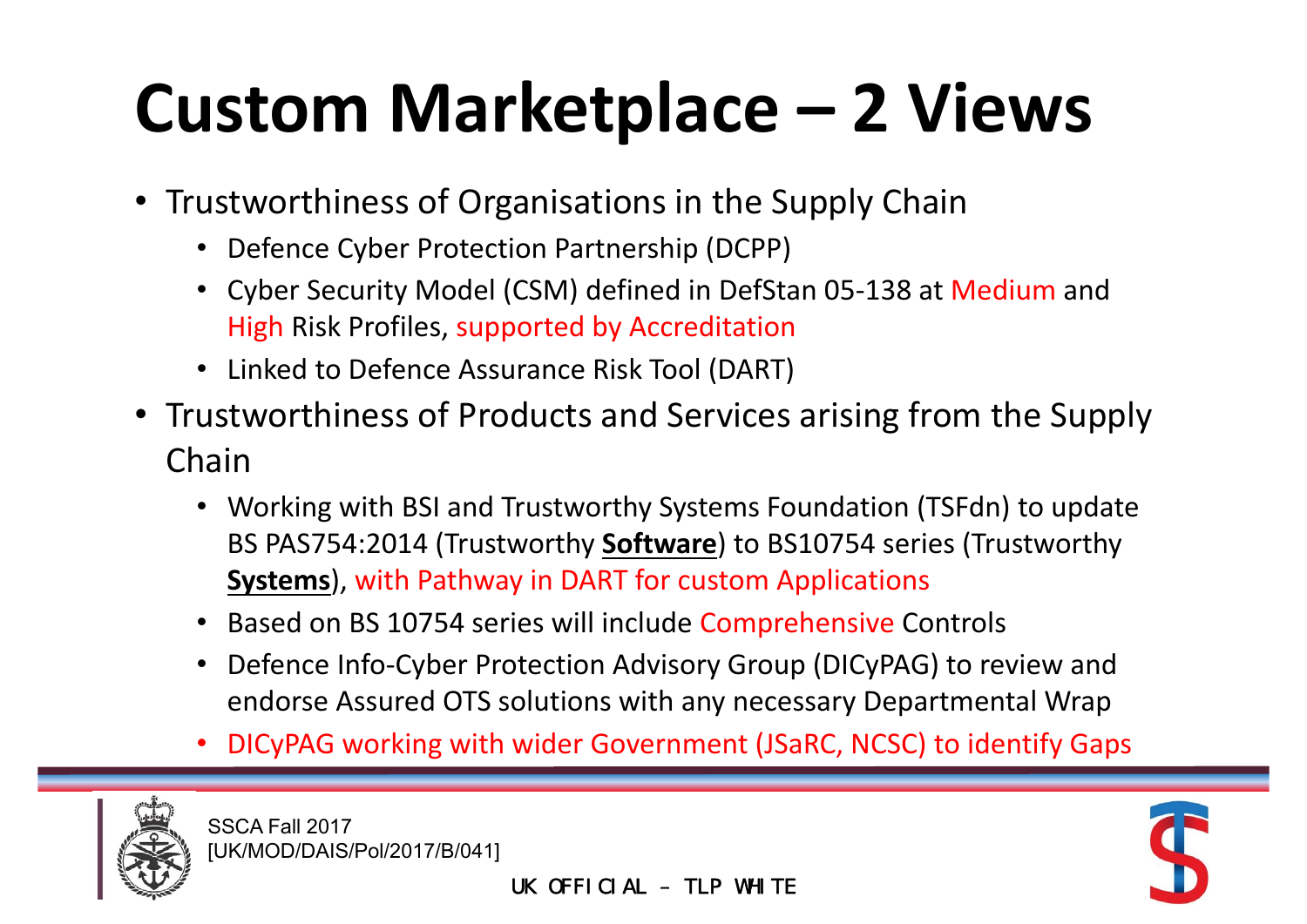#### **Non‐Assured OTS – Possible Approach**

- Looking at <sup>a</sup> formalised approach to monitoring and promulgating the trustworthiness – or lack thereof – of Commodity / Off The Shelf Products and Services
- Proof of Concept S3T (Surveillance Scheme for Solution Trustworthiness)
	- SCA <sup>=</sup> Supplier Capability Assessment
	- STA <sup>=</sup> Solution Trustworthiness Assessment
	- Resultant Risk Classes
		- White <sup>=</sup> Known Good
		- Grey <sup>=</sup> Not Known Bad
		- Black <sup>=</sup> Known Bad



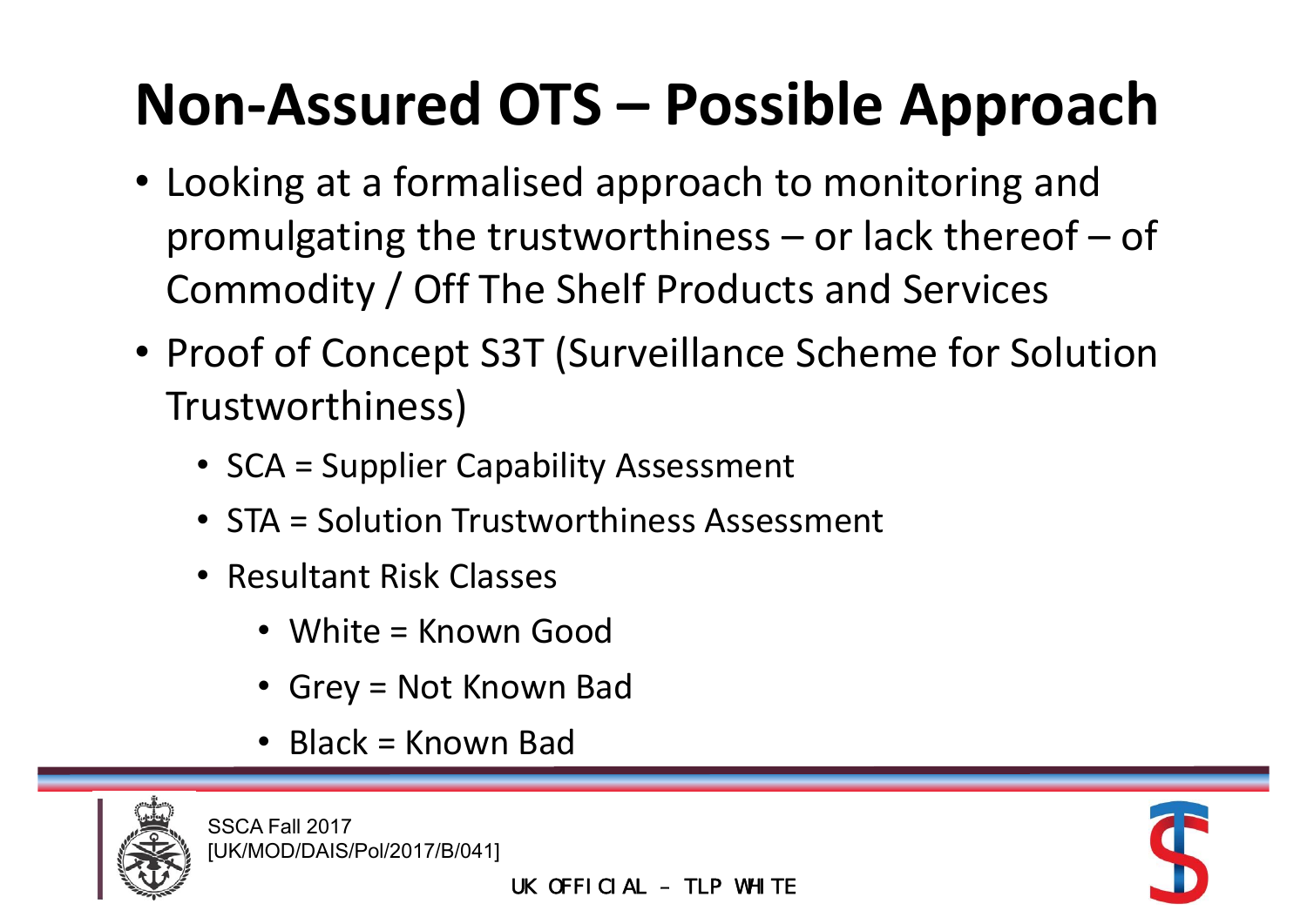# **Any Questions?**

- Any Questions ?
	- Any Questions ?
		- Any Questions ?
			- Any Questions ?
				- Any Questions ?





SSCA Fall 2017 [UK/MOD/DAIS/Pol/2017/B/041]